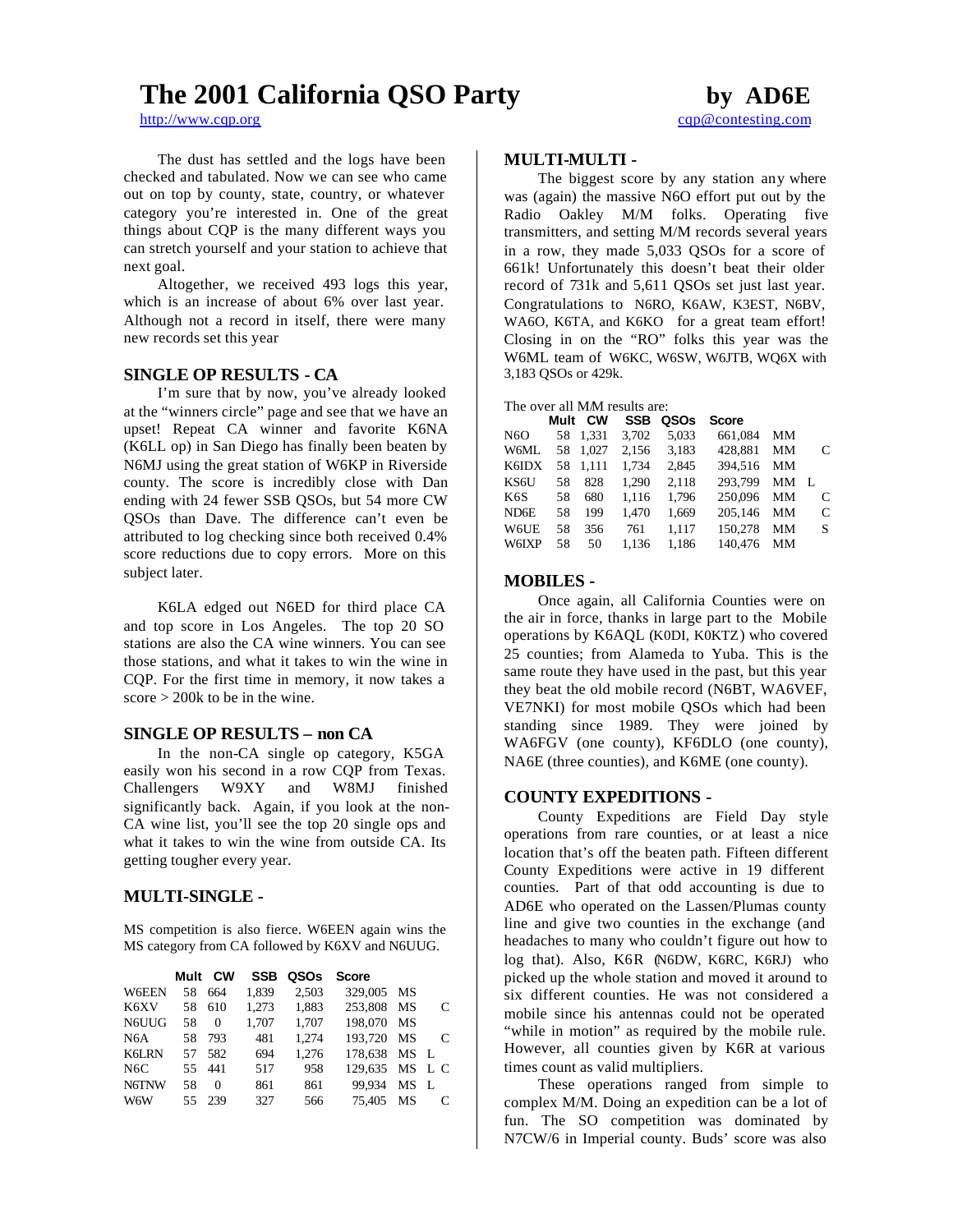good enough for  $\mathcal{T}^h$  place over all. An excellent score and new S/O Expedition record for this single-handed Field Day style of operation! In second place, SO was W6PZ (K6SRZ) in Trinity county. The MS competition was also dominated by K6XV in Lake county manned by K6XV and W7DR. Second place MS was N6A in Alpine

|  | County Expeditions: |
|--|---------------------|
|--|---------------------|

|                   | Mult | <b>CW</b>    | SSB   | County       | Score   |                 |     |
|-------------------|------|--------------|-------|--------------|---------|-----------------|-----|
| <b>N7CW/6</b>     | 58   | 613          | 1,487 | Imp          | 279,241 | SO              | C   |
| W6PZ              | 58   | 808          | 649   | Trinity      | 216,021 | SO <sub>1</sub> | C   |
| W6PH              | 58   | 650          | 847   | Inyo         | 211,410 | SO.             | C   |
| AD6E              | 57   | 594          | 757   | Las/Plu      | 187,957 | SO.             | C   |
| WK6I              | 56   | $\mathbf{0}$ | 589   | Alpine       | 65,968  | SO.             | LС  |
| N6EM              | 39   | 91           | 130   | Calaver      | 20,787  | SO              | L C |
| W6BAR             |      |              |       | Tulare       | 672     | SO              | LС  |
| K6XV              | 58   | 610          | 1,273 | Lake         | 253,808 | MS              | С   |
| N6A               | 58   | 793          | 481   | Alpine       | 193,720 | MS              | C   |
| N6C               | 55   | 441          | 517   | Colusa       | 129,635 | MS              | LС  |
| W6W               | 55   | 239          | 327   | Ccos         | 75,405  | MS              | C   |
| K6R               | 51   | 381          | 89    | Tehema       | 67,320  | MS              | C   |
| K6R               | 40   | 61           | 56    | Sutter       | 11,800  | MS              | C   |
| K6R               | 32   | 113          | 12    | <b>Butte</b> | 11.568  | <b>MS</b>       | C   |
| K6R               | 38   | 49           | 56    | Yuba         | 9,842   | MS              | C   |
| K6R               | 32   | 64           | 36    | Glenn        | 8,368   | MS              | С   |
| K6R               | 32   | 62           | 33    | Colusa       | 8,064   | MS              | C   |
| W6ML              | 58   | 1,027        | 2,156 | Mono         | 428,881 | MM              | C   |
| K6S               | 58   | 680          | 1,116 | Sierra       | 250,096 | MM              | С   |
| ND <sub>6</sub> E | 58   | 199          | 1,470 | S Benito     | 205.146 | MM              | C   |

## **SWEEPS -**

A major part of the fun is to work all 58 multipliers. Even with all this activity, only nine out of state stations managed to work a complete CA sweep. This is way down from the 28 successes last year. I'm not sure why, since all 58 counties were activated by at least two stations. The toughest counties appeared to be Del Norte, Glenn.

 The very first sweep was made by W7UQ (KL9A op) when he worked K6KAP in Mariposa county at 19:16Z. That's 26 hours and 16 minutes into the contest. Congratulations!

**Sweeps of all CA counties:**

| W7UO | NB1B  | K5XR          |
|------|-------|---------------|
| K5GA | ке9і  | <b>WA0AVL</b> |
| W9XY | K97.O | N0H.IZ        |

In California, 36 stations found all 50 US states plus the eight Canadian call districts for sweeps. Compare this to 38 last year. This is the only state QSO party where the number of multipliers is the same for both in-state and out-ofstate operators.

|  |  | Sweeps of all states and provinces: |
|--|--|-------------------------------------|
|  |  |                                     |

| <b>W6UE</b>   | K6S          | N6ED         | K6C          | <b>N6RER</b> |
|---------------|--------------|--------------|--------------|--------------|
| W6YX          | ND6E         | K6XX         | <b>AA6PW</b> | <b>W6ISO</b> |
| <b>N7CW/6</b> | N6O          | W6R          | K6GT         | <b>W6BBS</b> |
| W6PZ          | KGIDX        | W6TK         | KS6H         | KD6OTC       |
| W6PH          | <b>N6UUG</b> | <b>K6RIM</b> | WN6K         |              |
| K6XV          | W6EEN        | NT6K         | N6NF         |              |

| N6A  | <b>N6TNW</b> | K6AM | <b>W6AFA</b> |  |
|------|--------------|------|--------------|--|
| W6ML | N6MJ         | W6XK | <b>W6TKV</b> |  |

The very first sweep from CA was made by KD6OTC at 21:04Z or 5 hours and 4 minutes when she contacted N8EMS for WV. This is also a new record for this category: the fastest sweep in CQP history. Congratulations!

## **CLUBS -**

Club competition is again a run away with the Mother Lode DX & Contest Club putting together another massive effort that resulted in 26 logs totaling over 2.6 million points. This is a significant increase from last years' win with only 17 logs and just under 2 million points. The next best club effort was by the Redwood Empire club with only 8 logs and 875,255 points.

CQP has made an extra effort recently to get more clubs to participate. The Club Table shows the more active clubs both within and outside of CA. There is no plaque available for non-CA clubs at this point, but the non-CA clubs are truly appreciated. Other clubs with only a couple of logs include Caltech, the MN Wireless Association, North Coast Contesters, and PVRC. Two clubs in particular seem to have fallen on hard times. The Central Coast C&DXC, and Shasta DX&CC clubs only submitted one log each this year. Shasta in particular seems to have all but died out after many years of winning the CQP club competition. We can only hope these fine clubs can regroup and reimmerge as viable clubs in the future.

| <b>CA Clubs</b>                 | # $Logs$ | <b>Total</b> |
|---------------------------------|----------|--------------|
| Mother Lode DXCC                | 26       | 2,638,512    |
| Redwood Empire DXCC             | 8        | 875,255      |
| <b>River City Contesters</b>    | 11       | 778,935      |
| Livermore ARK                   | 5        | 337.784      |
| <b>Circle City Contest Club</b> | 3        | 332,716      |
| San Fernando Valley ARC         | 6        | 172,882      |
| non CA Clubs                    |          |              |
| Society of Midwest Contesters   | 10       | 557,938      |
| Yankee Clipper CC               |          | 436.590      |
| <b>Mad River Radio Club</b>     | 6        | 291.914      |
| <b>Florida Contest Group</b>    | 6        | 222,718      |
| Franklin Radio Club             | 4        | 177.891      |
| <b>Tenn Contest Group</b>       | 5        | 113.094      |

#### **SCHOOLS-**

This is the third year of the school competition in CQP. Last year, nine schools responded to this new award challenge. This year there were twelve:

| W6YX         | Stanford                | <sub>SO</sub> | 298.381 |
|--------------|-------------------------|---------------|---------|
| W6UE         | Cal Tech                | MM            | 150.278 |
| <b>W7UQ</b>  | Univ of Idaho           | <sub>SO</sub> | 103.327 |
| <b>K4UCF</b> | Univ of Central Florida | SO            | 62.215  |
| <b>W4NC</b>  | <b>Wake Forest</b>      | <b>MS</b>     | 24,633  |
| <b>K4KDJ</b> | Virginia Tech           | <b>MS</b>     | 18,768  |
| N9UC         | Univ of Chicago         | <sub>SO</sub> | 15.974  |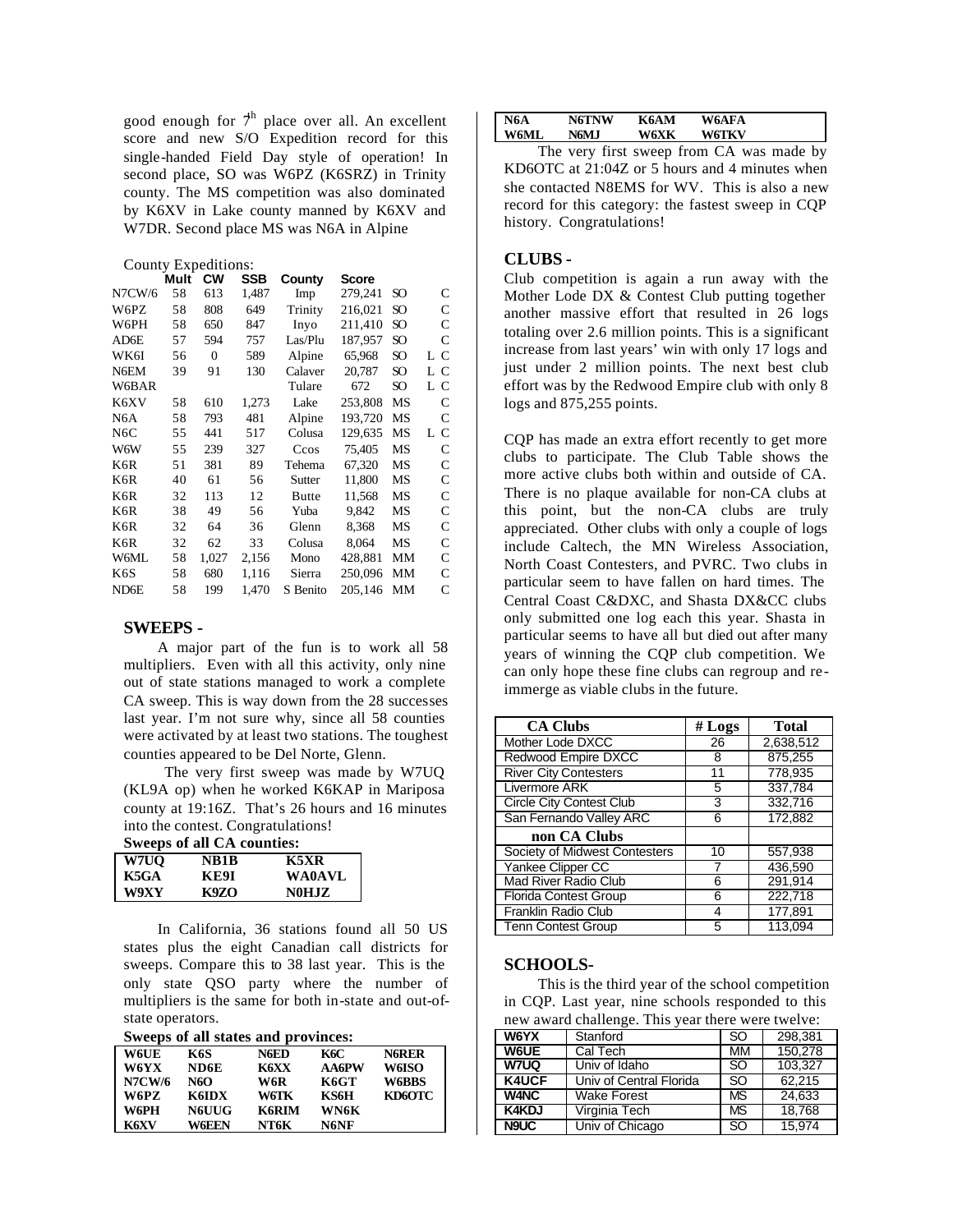| W9YB          | Purdue          | -SO           | 13,632 |
|---------------|-----------------|---------------|--------|
| W1AF          | Harvard         | -SO           | 6.320  |
| <b>KC7KFF</b> | Hayden          | -SO           | 3.042  |
| <b>K5T</b>    | Univ of Texas   | <sub>SO</sub> | 2.900  |
| KC5ORO        | New Mexico Tech | <b>MS</b>     | 2.100  |

## **QRP-**

Also in the third year is the QRP category. Total QRP logs started in '99 with 25. Last year that dropped to 18, and this year there were 22. They are noted in the results tables with a "Q" after their score. Top CA QRP station was WR6WR (N6WR) in Sacramento. Top non-CA QRP station was N9NE.

## **QRP stations:**

| <b>WR6WR</b>  | KA6SGT       | <b>N9NE</b>   | AC7A  | <b>W4TDB</b> |
|---------------|--------------|---------------|-------|--------------|
| <b>KB9LGJ</b> | K6MI         | <b>WOHEP</b>  | AA1CA | KK4R         |
| <b>W6ZH</b>   | <b>K6III</b> | K8ZT          | WC7S  | <b>K9DIY</b> |
| AD6GK         | DK3KD        | <b>WB0YJT</b> | W3AG  | W2VMX        |
| N9WW          | KX5U         |               |       |              |

### **RECORDS -**

A total of 27 new records were set this year, with 11 CA records and 10 county records falling. **New County Records in California**

| <b>Humboldt</b><br>W6JTI<br>186,900<br><b>N7CW/6</b><br>279,241<br><b>Imperial</b><br>Lassen<br>AD6E<br>187,957<br>235,712<br>Marin<br>K6RIM<br><b>Plumas</b><br>AD6E<br>187,957<br>N6MJ<br>352,263<br><b>Riverside</b><br>San Joaquin<br>NT6K<br>230,579<br>San Luis Obispo<br>W6TK<br>271,005<br><b>Santa Cruz</b><br>K6XX<br>278,661<br><b>Stanislaus</b><br>W6XK<br>211,874<br>W6PZ<br>216,021<br><b>Trinity</b><br><b>W7UQ</b><br>103,327<br>Kansas<br><b>WOBR</b><br>49,450<br>Louisiana<br>K5II<br>59,510<br><b>Maine</b><br>NY <sub>1</sub> S<br>64,267<br>Rhode Island<br>NB <sub>1</sub> B<br>118,668<br>155,614<br><b>Texas</b><br>K5GA<br>KK1L<br>86,725<br><b>Vermont</b><br>VK <sub>2</sub> C <sub>Z</sub><br>Oceania<br>8,077<br>N6TV<br>1,474<br><b>Most Mobile QSOs</b><br>K6AQL<br>1,584<br>N7CW/6<br><b>S/O Expedition</b><br>279,241<br><b>M/S Expedition</b><br>253,808<br>K6XV<br>$1st$ to 58 (CA)<br>21:04Z<br>KD6OTC<br>K6AM<br>230,173 | They county records in cannoinma  |  |  |  |  |  |
|-----------------------------------------------------------------------------------------------------------------------------------------------------------------------------------------------------------------------------------------------------------------------------------------------------------------------------------------------------------------------------------------------------------------------------------------------------------------------------------------------------------------------------------------------------------------------------------------------------------------------------------------------------------------------------------------------------------------------------------------------------------------------------------------------------------------------------------------------------------------------------------------------------------------------------------------------------------------|-----------------------------------|--|--|--|--|--|
|                                                                                                                                                                                                                                                                                                                                                                                                                                                                                                                                                                                                                                                                                                                                                                                                                                                                                                                                                                 |                                   |  |  |  |  |  |
|                                                                                                                                                                                                                                                                                                                                                                                                                                                                                                                                                                                                                                                                                                                                                                                                                                                                                                                                                                 |                                   |  |  |  |  |  |
|                                                                                                                                                                                                                                                                                                                                                                                                                                                                                                                                                                                                                                                                                                                                                                                                                                                                                                                                                                 |                                   |  |  |  |  |  |
|                                                                                                                                                                                                                                                                                                                                                                                                                                                                                                                                                                                                                                                                                                                                                                                                                                                                                                                                                                 |                                   |  |  |  |  |  |
|                                                                                                                                                                                                                                                                                                                                                                                                                                                                                                                                                                                                                                                                                                                                                                                                                                                                                                                                                                 |                                   |  |  |  |  |  |
|                                                                                                                                                                                                                                                                                                                                                                                                                                                                                                                                                                                                                                                                                                                                                                                                                                                                                                                                                                 |                                   |  |  |  |  |  |
|                                                                                                                                                                                                                                                                                                                                                                                                                                                                                                                                                                                                                                                                                                                                                                                                                                                                                                                                                                 |                                   |  |  |  |  |  |
|                                                                                                                                                                                                                                                                                                                                                                                                                                                                                                                                                                                                                                                                                                                                                                                                                                                                                                                                                                 |                                   |  |  |  |  |  |
|                                                                                                                                                                                                                                                                                                                                                                                                                                                                                                                                                                                                                                                                                                                                                                                                                                                                                                                                                                 |                                   |  |  |  |  |  |
|                                                                                                                                                                                                                                                                                                                                                                                                                                                                                                                                                                                                                                                                                                                                                                                                                                                                                                                                                                 |                                   |  |  |  |  |  |
|                                                                                                                                                                                                                                                                                                                                                                                                                                                                                                                                                                                                                                                                                                                                                                                                                                                                                                                                                                 |                                   |  |  |  |  |  |
|                                                                                                                                                                                                                                                                                                                                                                                                                                                                                                                                                                                                                                                                                                                                                                                                                                                                                                                                                                 | <b>New State/Province Records</b> |  |  |  |  |  |
|                                                                                                                                                                                                                                                                                                                                                                                                                                                                                                                                                                                                                                                                                                                                                                                                                                                                                                                                                                 | <b>Idaho</b>                      |  |  |  |  |  |
|                                                                                                                                                                                                                                                                                                                                                                                                                                                                                                                                                                                                                                                                                                                                                                                                                                                                                                                                                                 |                                   |  |  |  |  |  |
|                                                                                                                                                                                                                                                                                                                                                                                                                                                                                                                                                                                                                                                                                                                                                                                                                                                                                                                                                                 |                                   |  |  |  |  |  |
|                                                                                                                                                                                                                                                                                                                                                                                                                                                                                                                                                                                                                                                                                                                                                                                                                                                                                                                                                                 |                                   |  |  |  |  |  |
|                                                                                                                                                                                                                                                                                                                                                                                                                                                                                                                                                                                                                                                                                                                                                                                                                                                                                                                                                                 |                                   |  |  |  |  |  |
|                                                                                                                                                                                                                                                                                                                                                                                                                                                                                                                                                                                                                                                                                                                                                                                                                                                                                                                                                                 |                                   |  |  |  |  |  |
|                                                                                                                                                                                                                                                                                                                                                                                                                                                                                                                                                                                                                                                                                                                                                                                                                                                                                                                                                                 |                                   |  |  |  |  |  |
|                                                                                                                                                                                                                                                                                                                                                                                                                                                                                                                                                                                                                                                                                                                                                                                                                                                                                                                                                                 |                                   |  |  |  |  |  |
|                                                                                                                                                                                                                                                                                                                                                                                                                                                                                                                                                                                                                                                                                                                                                                                                                                                                                                                                                                 | Other New Records                 |  |  |  |  |  |
|                                                                                                                                                                                                                                                                                                                                                                                                                                                                                                                                                                                                                                                                                                                                                                                                                                                                                                                                                                 | <b>Most CW QSOs</b>               |  |  |  |  |  |
|                                                                                                                                                                                                                                                                                                                                                                                                                                                                                                                                                                                                                                                                                                                                                                                                                                                                                                                                                                 |                                   |  |  |  |  |  |
|                                                                                                                                                                                                                                                                                                                                                                                                                                                                                                                                                                                                                                                                                                                                                                                                                                                                                                                                                                 |                                   |  |  |  |  |  |
|                                                                                                                                                                                                                                                                                                                                                                                                                                                                                                                                                                                                                                                                                                                                                                                                                                                                                                                                                                 |                                   |  |  |  |  |  |
|                                                                                                                                                                                                                                                                                                                                                                                                                                                                                                                                                                                                                                                                                                                                                                                                                                                                                                                                                                 |                                   |  |  |  |  |  |
|                                                                                                                                                                                                                                                                                                                                                                                                                                                                                                                                                                                                                                                                                                                                                                                                                                                                                                                                                                 | <b>Low Power</b>                  |  |  |  |  |  |

## **LOG CHECKING –**

I'm always amazed at some logs that are sent in with less than useful summary information. Logs without specifically showing an operating category were all entered as single op, high power. Many logs were received indicating an operating QTH very different than what others copied them to be

on the air. In such cases, we used the vast majority of received reports rather than what was indicated in the log. This appears to be simple sloppy log preparation. Another serious problem occurred with several logs where the mode was not entered in the log. Such logs were scored as SSB only. Before submitting any log, please review it to be sure it has complete and accurate information.

Log checking was tackled by AD6E, W6OAT, K6EP, N6DE, KX7M, KF6RIP, and K6III. Log checking rules were established by the team as follows: Any simple copying error such as wrong NR, wrong QTH, or wrong call was penalized by reducing the score by  $\frac{1}{2}$  of that QSO. Double copying errors (e.g. wrong call and wrong NR) or worse were penalized by removing the QSO. The team used extensive search software to be as accurate as possible. Only QSOs that were either proven to be in error, or had a very highly probable error were reduced. No penalty was given by software alone. There was always a human judge to make the actual decision.

There were several "perfect" logs where no errors could be found. Notable golden logs with more than 100 QSOs were from **N4BP, WA1KKM, NA2X,** and **AA1CA**. Check logs were received from KB6HT.

 My thanks go to the log checkers who put in many hours of effort to get these results out. Their efforts have made these results more credible. Anyone who submitted a "soft" log can get a report file that details each and every deduction. Please send your request to cqp@contesting.com

## **SOAPBOX –**

 I always handing out a few QSOs in the CQP, but it was great to do a bit more this year. The CQP is a great contest with lots of friendly, first-class operators! K3PP

Plans on a major effort overcome by family activities. Wanted to at least make a CA County "Sweep" and had just about given up when K0GEN/M6 called in with Del Norte County with about 15 minutes to spare.. It was fun! K0EJ

Mr. Bill Defends! But misses the all time record! I'll be back in 2010 to test the competition again! K5GA

What a great time! Kudos to NCCC for hosting such a wonderful way to waste a weekend!! First time that I've put forth a rather full effort and exceeded my expectations. K6C

This was SO fun! I kept wanting to change the color of the little state letters, and all these darn DX stations kept calling! Eventually I got MT, HI, and finally, SC, achieving a uniform palette. Ten was amazing, but when things slowed down (rate under 90!) I went to 15  $\&$  20. Nothing was happening. I moved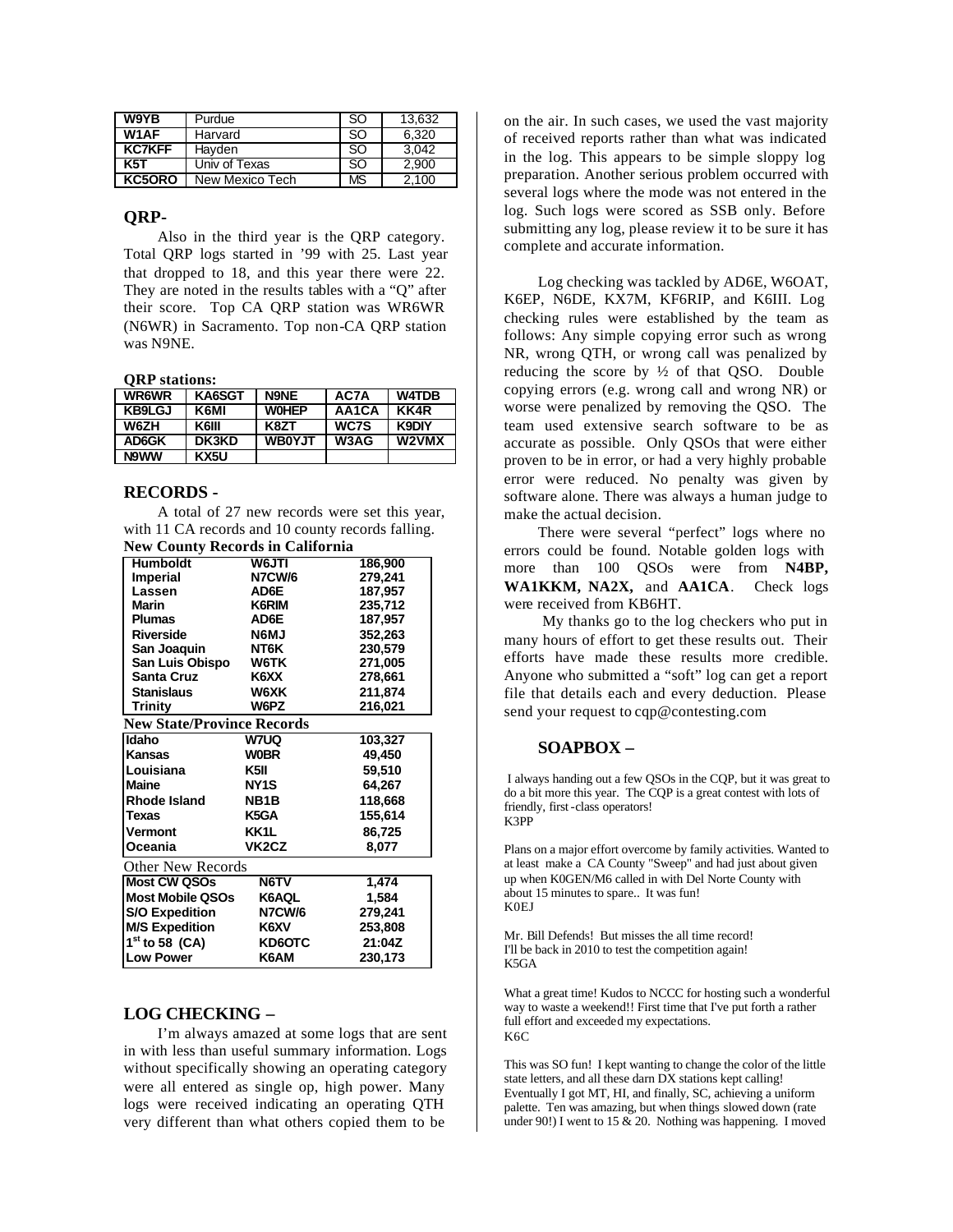too early, I guess. Later, I had all-time best runs on 20m, both SSB and CW. When things seemed slow, I returned to 10, and that move always rewarded me! There were lots of DUPE's due to CT 9.65 not signalling a DUPE until AFTER I logged it! I discovered that by watching the "Check Partial" window, I could see if I'd already logged a callsign. I made more CW QSO's on 80 than my COMBINED total over the last couple of years. Thanks to ATT for clearing up the Phonex modem interference. As usual for this contest, it's fun being sought-after, rather than "another 6."

K6GT

I worked several on 10 and 15 but sure can't get anything going with CQ's from the NW. Oh well conditions won't always favor the guys back East. Good show Quack K7QQ

Was restricted this year to 10-15-20 and worked until no more could be heard. Mobiles were almost unheard among the din of so many "big guns." One of the loudest stations took up as much as 10k bandwidth here in Nebraska. Did better on sheer numbers this year but only found 54 counties in my log after it was all done. N0WY

Thanks for all the California Q's for the Texas QSO Party. N1LN

Intended to make 100 Qs and quit Oh well.......Isn't contesting addictive ?? Lots of DX on 10 and 15 Sunday N6KI

Great Contest! I'll for sure do it again. N6YMM

Who would have guessed that the longest 9-inning game in the entire history of baseball would occur the night before CQP! Not good for contest prep. Aside from missing first two hours, it was all great, except for not even hearing VE5. 35% score increase from last year with same number of hours. Thanks to all for a great contest weekend. Also very clever to have the 49er's game switched to Sunday evening. N6ZFO

This contest sure brings out the CA operators! I had a lot of fun running 5W with my CA-designed K2. Thank you. N9NE

The mobiles are what really make this contest fun. Thanks to K6AQL/M for giving me a number of counties. Hope to be in this one again next year. NO5W

It is over but what a fun again !!! - This was my 2nd CA party but hope already next year will have same propagation: this one has become **a must .......** PA3ARM

Condx were outstanding for this CQP; much better than any I can remember (which probably doesn't cover much history!). I have to say CA does get the fixed stations on the air; now if you could get 3 or 6 more mobiles.... Did my best to work K6R/M, K6AQL/M, and WA6FGV/M when I could find them; they sure must have been driving slow! Great bunch of ops and they really hustled - thanks to everyone for a lot of contacts and to NCCC for another great contest. W3DYA

Another good tune up for the contest season. I always enjoy the CQP but where was 20 Meters, It was dead here, I did here a lot of stations working in the extra class portion but couldnt

work them. I think the big guns in California have been scared off by the Net Controllers on 20 Meters. W4SAA

The crew at the W5KFT's "W5 DX Bash" had a blast working all y'all left coasters. We worked hard at our multi-multi, and we think you should consider our Texas-sized team of ten ops and send us a CASE of that Californy wine! That'll get us motivated -- and keep us refreshed -- for CQP at next year's Bash for sure! W5KFT

Goal(s) this year was to improve on last year's score, break the county record and try SO2R. Successful in two of three, missed the record by less than 5K points, rough maintaining a decent rate from this QTH using LP. Spent 4 hr before the start homebrewing a cable switching system for 2 radios. Certainly interesting listening to a different band in each ear, but in the end I was fairly comfortable with it. With less than two hrs. remaining still needed HI, AK and YNWT, heard VY1MB at 2032z, never found a KH6 or KL7. Thanks to all for the Q's. W6KK

I have to say that doing a county expedition solo is something like running a marathon: you need a year to forget what was involved so you can muster up the energy to do it again (spoken from the experience of having done three of each). If my score stands, it will be a new record for Trinity. K6SRZ

Thanks for another great effort by NCCC - lots of activity..especially VY1JA, VE1JX, VE2AEP/VE2AWR - WV was the hard one this year. Had to take a 1 hour break about 45 minutes after the start...but fortunately rates kept pretty good except for a little lull Saturday afternoon and late Sunday morning. I was hoping to break the 2000 Q mark finally made that I hopefully upped the San Luis Obispo County Record...if I don't have too many "busted" calls! Thanks again for a great job of organizing things. W6TK

I had a blast at CQP. And I learned a lot about contesting as a new ham. See you next year! I'll be smarter, stronger and on more bands (hopefully). Now if CQP only allowed PSK-31 like ARRL Field Day... (hint). W6ZZZ.

Great fun! Good conditions and lots of stations to work. **W8RU** 

Thanks for sponsoring such a fun contest. Lots of fun, as always. Thanks to all the guys who gave me signal reports for the ARk QSO Party. WA5SOG

I had a lot of fun but conditions were up and down here the best band seem to be 15 meters working QRP I to work extra hard for each contact thanks WB0YJT

XYL went into labor pains, shortened my contest time, but I had fun, with this, will be back next year. What a blast, only called stations a couple times each. Wonder how many knew I was QRP? First time out with new antenna system, a pair of phased verticals on a steel roof. See you next year! Had less than five hours, wife started labor, for our boy, he'll be

on the antenna team for next year.... or maybe we'll do a multisingle.... WC7S

Missed the sweep by one, if only I'd had more time. WT9U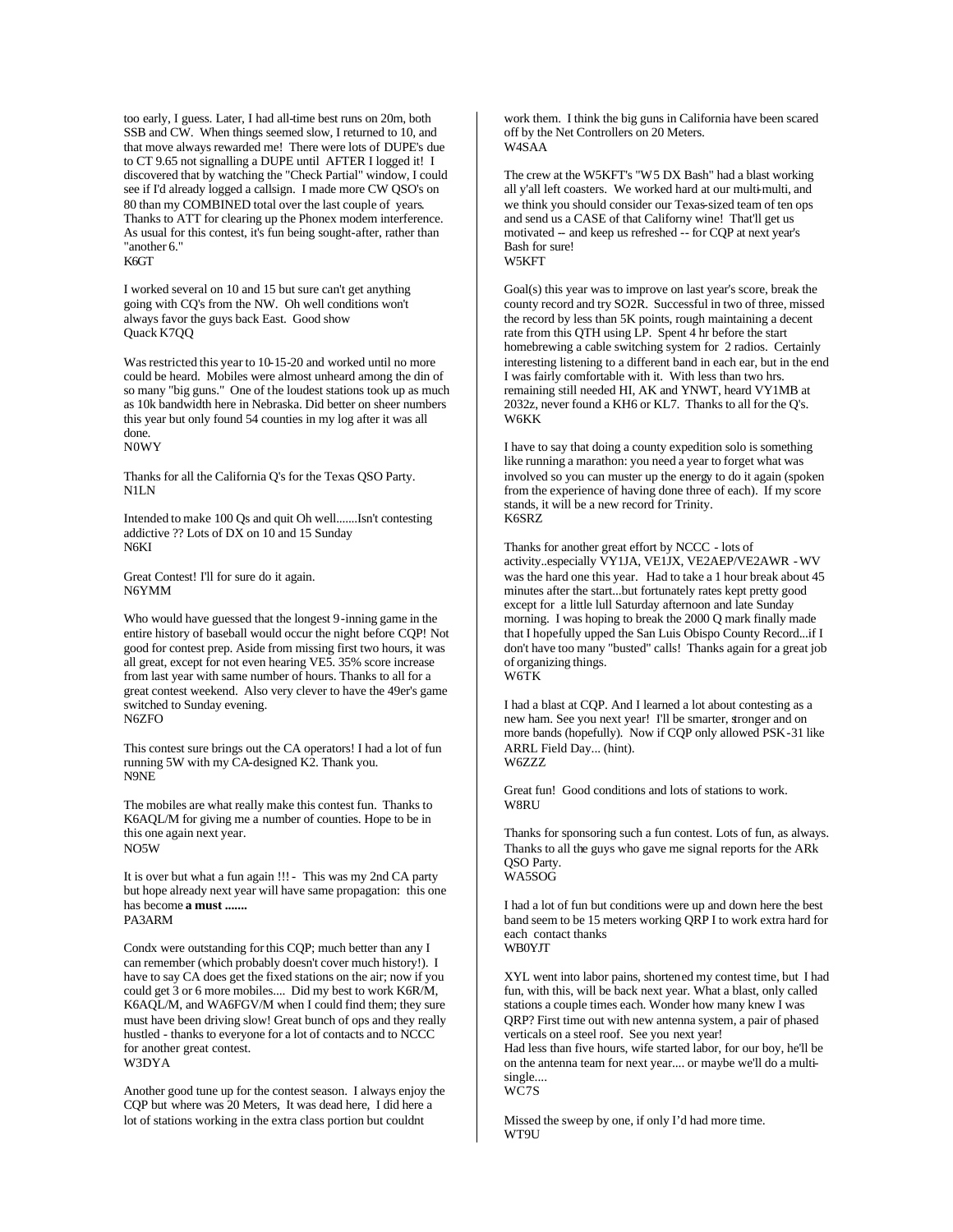A great contest as always. How is it possible to have 12 QSOs with MAR, 9 with NWT, 15 with WY, and zero with MT?? AE6Y

I did not set the world on fire but I had fun using the Yaesu FT-817 QRP. I missed 2000 but you can bet 2002 is already on my contest list. Thanks for the great contest. W4TDB

Tons of fun as usual, but sunday was brutal! I'll be back next year for sure. W7UQ (KL9A)

Enjoyed the contest as usual. All the California operators were most courteous, patient and understanding. A true pleasure working them. K0TPY

Many thanks to AE6Y for putting my fractured log back together. Andy, you're a great guy and a credit to the NCCC! Unfortunately I had more Q's than last year, but fewer counties. Arrrrrggggghhhh! N9NT

#### CQP and Fishing Report:

This was our 10th year operating county expedition in Mono County. We achieved our best results to date. We finally shook all of the computer bugs and successfully ran CT networked with shared serial numbers. It was fun to see the last 10 rate counter occasionally shoot up 400 per hour and to send chat messages to each other over the network. Our first hour actual was 264 QSOs.

Once again we had our traditional pre-CQP warm up dinner at the local Chart House Restaurant. We linked up for the second year with another Mono County expedition, W6JA (W7AB & W7FD). We invited W6PH, who was operating about 100 miles south in Inyo county, to join us for dinner. He was unable to make it, however, he took a rain check for next year.

Another highlight was when K6RG called me on 40M SSB from Butte Co unty. We had gone to high school together and I had not seen or spoken with him in over 20 years. When he told me his original call (WA6UTF) I remembered the good old days when I was WA6GDS and we were both in the Crystal Crackers ARS at Culver City HS.

This year I was able to spend some time in Mammoth before being joined by the rest of the crew (W6SW, W6JTB & WQ6X) for the CQP weekend. While I was there by myself, I enjoyed doing a bit of fishing in the early evenings. The first night I went out about 6:30 pm and promptly caught one nice sized rainbow trout that I cooked up for dinner that same night. The next evening I went out again and had quite a different experience. After fishing for about 30 minutes, without results, it was almost dark and I was about to quit. Just then I noticed that about 15 ft to my left were 3 bears. A mother and 2 cubs were walking along the shoreline. I quickly decided to back away and give them their space. I had to leave my fishing pole where it was cast out into the lake. As I backed away the bears came to where I had just been fishing. One of the bears got tangled in my fishing line and I could hear the line going out as they passed by. They went about 25 ft and just stopped and lingered. I slowly went back to my fishing pole and began to reel it in. The line was coming from the direction of the bears and was getting stuck on something. I kept reeling and it finally got free and I was able reel it all the way in without losing my leader. It was almost totally dark by then and I quickly retreated to the relative safety of my car and drove off. That's the closest I hope I ever come to catching a bear with a fishing pole. No fish

for dinner that night, but a good story why I had to let a big one get away. W6ML

N6AN STARTED THE CONTEST AS A SINGLE OPERATOR, MAKING A FEW QSOs WHILE TENDING TO HIS 5 YEAR OLD SON. LOTS OF INTERRUPTIONS! MANY HOURS LATER DAVID WAS BACK AT IT WHEN KA6SAR APPEARED AROUND 11:30PM. OK, WE WILL GO M/S, NO SWEAT. DAVID BAILED SEVERAL HOURS LATER AND MIKE WORKED THROUGH THE NIGHT AND WELL INTO SUNDAY. SINCE THINGS WERE A BIT SLOW FOR MIKE AT TIMES HE DECIDED TO FORGET THE 10 MINUTE RULE AND HAVE FUN USING THE SO2R SETUP. DAVID CAME BACK AT 1PM TO PROVIDE RELIEF. WE FOUND VY1MPON 15 SSB FOR THE PENULTIMATE MULTIPLIER AND THEN HAD TWO KH6 STATIONS CALL IN ON 10 METERS DURING THE LAST HALF HOUR FOR A SWEEP. WE HAD A LOT OF FUN. TOO BAD OUR SCHEDULES DID NOT ALLOW US TO DO A SERIOUS EFFORT. THANKS FOR ORGANIZING SUCH A FUN OPERATING EVENT. THIS IS MY FIRST TIME IN CAL FOR THE CQP SINCE 1987! **W6UE** 

This is my jubilee  $10^{th}$  CQP and my 2,334 contest log entry over all.

## YU7SF

This was the first CQP for myself and the University, but I had a blast and hope to do it again next year. Having only found out about the contest the Thursday before and having previous engagements all weekend I think I did pretty good for only working 7 hours total. W9YB

I didn't set the world on fire, but I had a lot of fun! WA6OGO

We had a great t ime this year with CQP. Rather than sitting in my shack for 30 hours I decided to go out and do something more interesting. I got together with Don, KG6ECI, and we made arrangements to operate aboard the SS Red Oak Victory in Richmond. The Red Oak Victory is a WWII Victory Ship which is in the process of being restored. We set up in the ship's radio room. We really appreciated the hospitality of the Red Oak Victory Amateur Radio Club. Plus, having real bunks to sleep in sure beats sleeping on the ground in tents! We have pictures of our expedition on the web at http://66.60.150.6/cqp/. You're welcome to put the pictures, as well as information about our expedition, on the CQP web page if you'd like. Chris Moore, N6IYS

Tried QRP Phone for the first time. That was a challenge, but fun.

## KA6SGT

Got my sweep with almost an hour to go! Last year it was two minutes to go. I'll be back for the triple sweep on 2002! N0HJZ

Great conditions, great operators, outstanding courtesy among SOAPBOX: competitors ... great contest! N6XI

Dave's face when I brought out the 80/160 kingsize hamstick (20' fiberglass fishing pole, Slinky, and wire all fed by clipping it to the whip and matching with the AH-4 tuner); Dave simultaneously mobile cw, computer logging and eating a Big